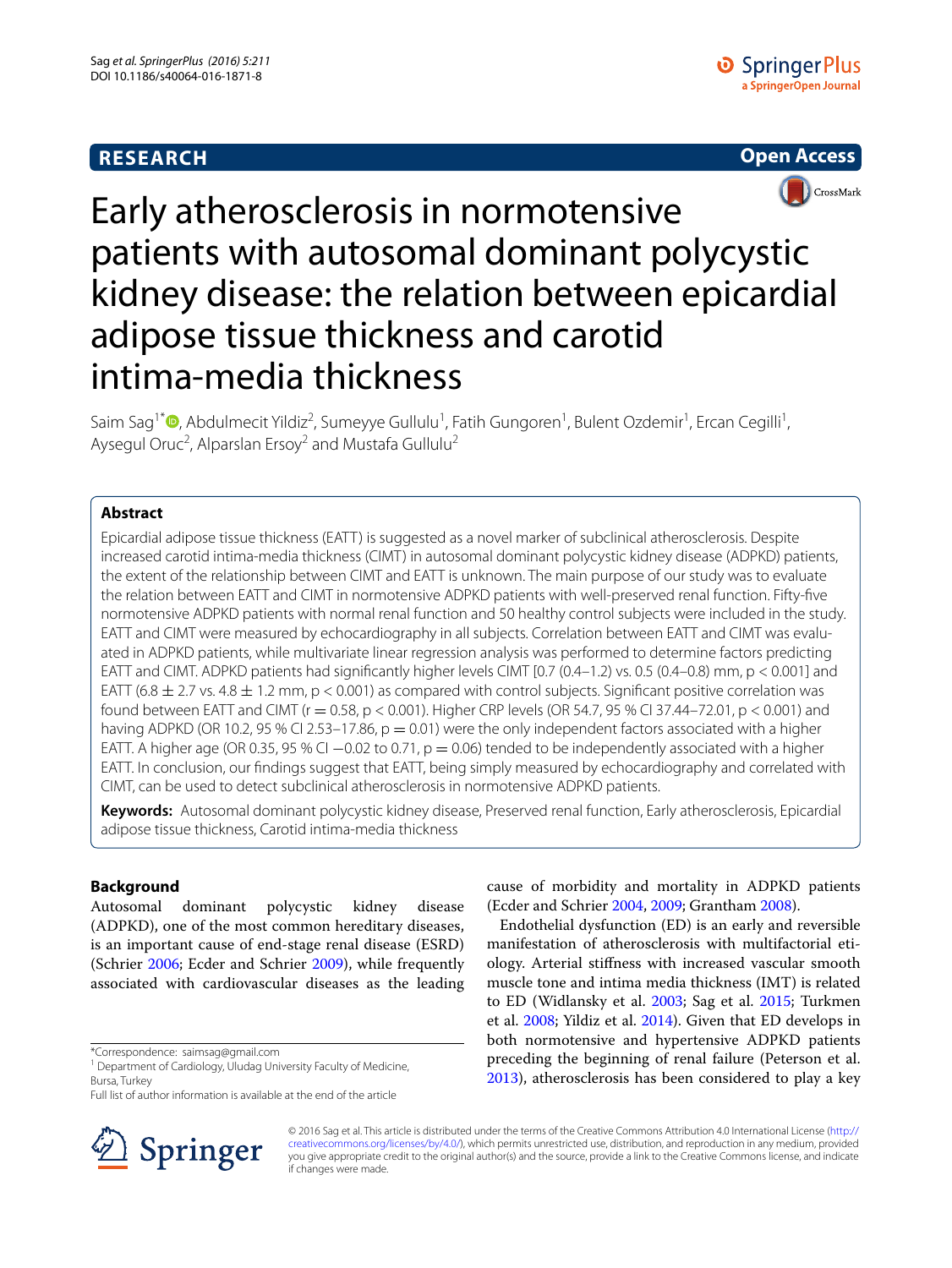role in the early phases of cardiovascular injury identified in the pathogenesis of ADPKD (Schrier [2006](#page-6-0); Turkmen et al. [2008;](#page-6-3) Yildiz et al. [2014](#page-6-4)).

In this regard, identification of the mechanisms responsible for ED becomes important given the likelihood of early treatment and thus improved cardiovascular prognosis among affected ADPKD patients (Ecder and Schrier [2009](#page-5-0); Peterson et al. [2013\)](#page-6-5). Besides ED, other markers including LVH and carotid artery IMT (CIMT) have been used in past studies with normotensive ADPKD to show subclinical organ damage (Turkmen et al. [2008;](#page-6-3) Mar-tinez-Vea et al. [2000;](#page-6-6) Kocyigit et al. [2014](#page-6-7)).

CIMT is a well-known independent predictor of cardiovascular diseases and recognized as a novel marker of subclinical atherosclerosis (Polak et al. [2011](#page-6-8)). In addition, on the basis of its strong correlation with obesity, insulin resistance, metabolic syndrome, hypertension, diabetes, and subclinical atherosclerosis (Polak et al. [2011;](#page-6-8) Iacobellis and Willens [2009](#page-5-3)); echocardiographic measurement of epicardial adipose tissue thickness (EATT) has also been indicated to be a potential marker of atherosclerosis and of CIMT and thus might be used as a simple tool for predicting cardiometabolic risk (Polak et al. [2011;](#page-6-8) Iacobellis and Willens [2009](#page-5-3); Altun et al. [2014;](#page-5-4) Chaowalit et al. [2006](#page-5-5)).

While EATT is positively correlated with CIMT in several diseases (Iacobellis and Willens [2009;](#page-5-3) Altun et al. [2014](#page-5-4); Natale et al. [2009;](#page-6-9) Kim et al. [2013](#page-6-10)), to our knowledge no data are available on the potential role of EATT in predicting early atherosclerosis as well as CIMT in patients with ADPKD. Therefore, our study was designed to evaluate the relationship between echocardiographic EATT and CIMT, as predictors of early atherosclerosis, in normotensive ADPKD patients.

## **Methods**

#### **Study population**

Between July 2013 and July 2015, 115 ADPKD patients who were registered by the Uludag University School of Medicine in the Turkish Nephrology Society Cystic Kidney Disease Working Group Registry were evaluated for the study. Fifty-five normotensive ADPKD patients with normal renal function (mean  $\pm$  SD age 38  $\pm$  11.4 years, 26 males, 29 females) and 45 age- and sex-matched healthy subjects (mean  $\pm$  SD age 38.6  $\pm$  10.1 years, 24 males, 26 females) were included in the study. ADPKD was diagnosed and defined according to the ultrasonographic criteria published by Pei et al. [\(2009\)](#page-6-11) and all patients had a positive family history of ADPKD. Presence of impaired renal function (estimated GFR, <60 mL/ min/1.73 m $^2$ ), hyperlipidemia, hypertension, or any cardiovascular disease, a measured office blood pressure  $\geq$ 140/90 mmHg and usage of antihypertensive drugs were the exclusion criteria. After a detailed explanation each patient signed an informed consent form in accordance with the declaration of Helsinki. The local ethics committee of Uludag University approved the study.

#### **Study parameters**

Data on patient demographics, anthropometrics [weight  $(kg)$ , height (cm), body mass index (BMI;  $kg/m<sup>2</sup>$ )], vital signs [systolic blood pressure (mmHg), diastolic blood pressure (mmHg), pulse (bpm)], blood biochemistry [BUN (mg/dL), creatinine (mg/dL), uric acid (mg/dL), estimated glomerular filtration rate (GFR; mL/min), total cholesterol (mg/dL), HDL cholesterol (mg/dL), LDL cholesterol (mg/dL), triglycerides (mg/dL), uric acid (mg/ dL) and high-sensitivity C-reactive protein (hs-CRP; mg/ dL)], left ventricul ejection fraction (LVEF; %), left ventricular mass (LVM; g), CIMT (mm) and EATT (mm) were recorded in patient and control groups. Correlation between EATT and CIMT was evaluated in ADPKD patients, while multivariate linear regression analysis was performed to determine factors predicting EATT and CIMT.

## **Measurements**

After an overnight fasting venous blood samples were taken for biochemical analysis. Blood samples were analyzed for plasma glucose, BUN, creatinine, uric acid, total cholesterol, LDL-cholesterol, HDL-cholesterol and triglycerides using an autoanalyzer (Aeroset System Operations Manual; Abbot Laboratories, Abbott Park, IL, USA). The solid phase enzyme linked immunosorbent assay (ELISA) method was used with a High Sensitivity CRP Enzyme Immunoassay (DRG International Inc., Mountainside, NJ, USA) for the measurement of highsensitivity C-reactive protein (hs-CRP). Estimated GFR was calculated based on the Chronic Kidney Disease Epidemiology Collaboration (CKD-EPI) equation (Levey et al. [2009](#page-6-12)).

#### **Echocardiography investigation**

Two-dimensional (2D) transthoracic echocardiography was performed with a widely available transducer and equipment (M3S probe, Vivid 7, GE-Vingmed, Horten, Norway), by standard techniques, with subjects at rest, in the left lateral decubitus position. The EATT measurements were performed as previously defined by Iacobellis et al. ([2003](#page-5-6)). The relatively echo-free space between the myocardial outer wall and the visceral pericardium on the anterior wall of the right ventricle at end-systole in the parasternal long-axis view was defined as EATT. The LVEF and LVM were calculated according to American Society of Echocardiography Guidelines (Lang et al. [2005](#page-6-13)).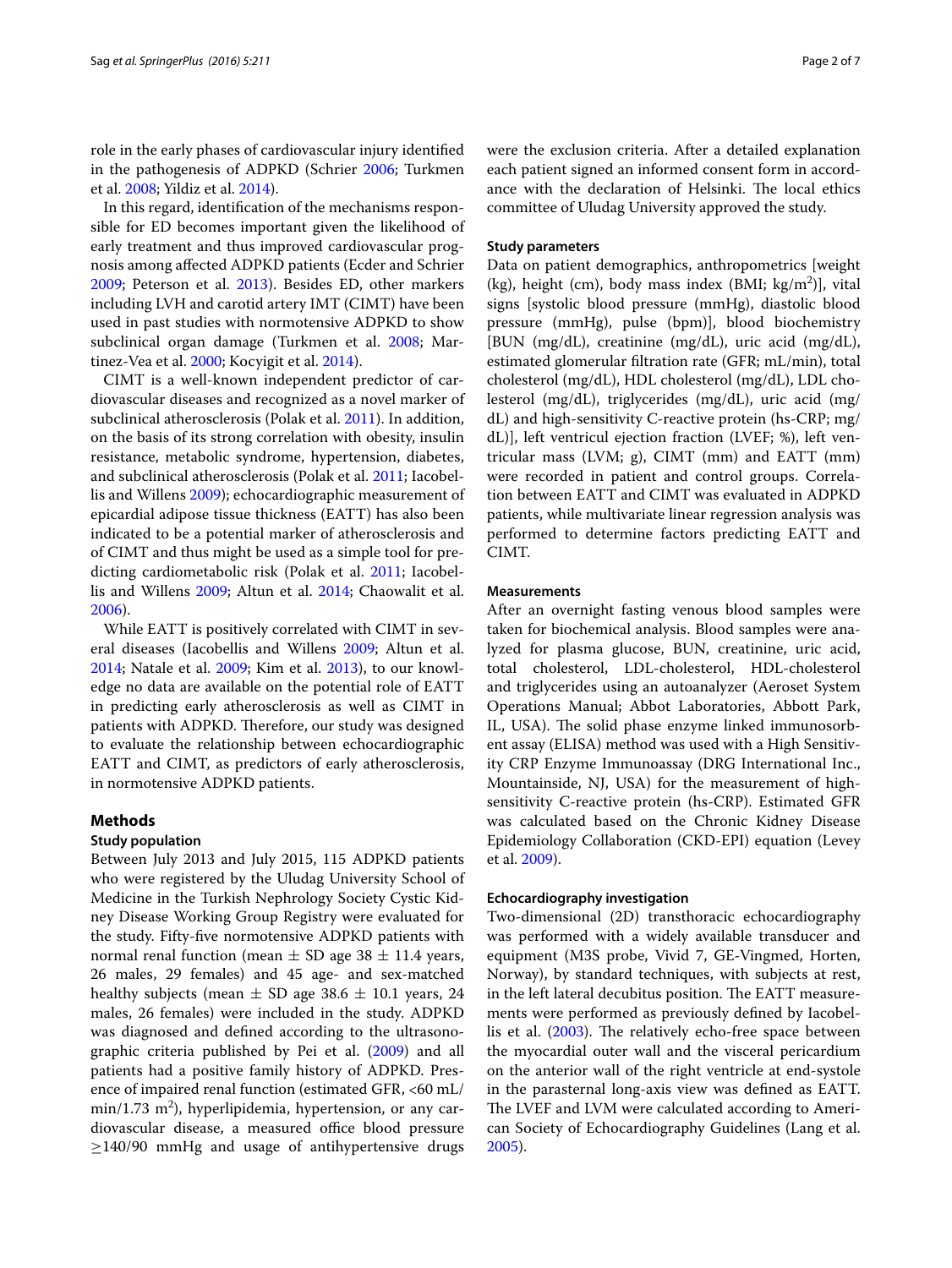CIMT was measured from 10 mm proximal to the right common carotid artery bifurcation segment, using the same device with a 12 MHz linear-array imaging probe. Carotid IMT was calculated as the distance between the lumen–intima and media–adventitia interfaces. Analysis was based on average of three consecutive measurements. The same expert cardiologist, unaware of the clinical data, performed and calculated EATT and CIMT. Intra-observer reproducibility was determined using a Spearman correlation coefficient. In our echo laboratory, the intra-observer correlation coefficients were 0.92 for CIMT and 0.91 for EATT, representing good reproducibility and reliability.

#### **Statistical analysis**

Normality of distribution of the data was analyzed using Kolmogorov–Smirnov test. Categorical data were presented as numbers and percentages and were compared by Chi square test. Continuous data were presented as median (interquartile range) or mean  $\pm$  standard deviations according to normality of distribution. Comparison of continuous data was performed using Mann–Whitney U or Student t tests as needed. Receiver operator characteristics curve was performed to define a cutoff level for EATT with optimal sensitivity and specificity to distinguish patients with ADPKD and controls. Spearman

or Pearson tests were used for correlation analyses. Variables with a significant correlation with EATT in the univariate models were included in multivariate linear regression analysis to determine independent correlates of EATT. Among BP measurements, only strongest correlate of EATT was included in the model to avoid multicolinearity. A correlation coefficient of 0.1–0.3 was considered as weak, 0.3–0.5 as moderate, and >0.5 as strong correlation. A two-sided p value <0.05 was considered as statistically significant.

## **Results**

## **Demographic, anthropometric and vital characteristics in study groups**

Patient and control groups were similar in terms of age and gender distribution (Table [1](#page-2-0)). ADPKD patients had similar BMI, smoking rate and BP levels when compared with control subjects.

### **Blood biochemistry in study groups**

ADPKD patients had similar BUN, creatinine, estimated GFR, total cholesterol, HDL-cholesterol LDL-cholesterol and triglycerides levels as compared with control subjects (Table [1\)](#page-2-0). ADPKD patients had significantly higher levels for hs-CRP [0.42 (0.22–1.19) vs. 0.31 (0.13–0.9) mg/ dL,  $p < 0.001$ ] and uric acid (4.8  $\pm$  1.5 vs. 3.2  $\pm$  0.9 mg/

<span id="page-2-0"></span>

|  | Table 1 Clinical and laboratory characteristics of ADPKD patients and control subjects |  |  |
|--|----------------------------------------------------------------------------------------|--|--|
|--|----------------------------------------------------------------------------------------|--|--|

|                                              | ADPKD patients ( $n = 55$ ) | Controls ( $n = 50$ ) | p value |
|----------------------------------------------|-----------------------------|-----------------------|---------|
| Age (years)                                  | $38 \pm 11.4$               | $38.6 \pm 10.1$       | 0.674   |
| Gender (males/females)                       | 26/29                       | 24/26                 | 0.548   |
| Body mass index ( $kg/m2$ )                  | $24.1 \pm 3.4$              | $23.1 \pm 2.9$        | 0.327   |
| Smoking (%)                                  | 34                          | 34.5                  | 0.559   |
| Systolic blood pressure (mmHg) <sup>a</sup>  | $123.2 \pm 10.1$            | $122.9 \pm 7.4$       | 0.873   |
| Diastolic blood pressure (mmHg) <sup>a</sup> | $75.7 \pm 9.1$              | $76.8 \pm 6.8$        | 0.499   |
| BUN (mg/dL)                                  | $12(8-28)$                  | $11(7-24)$            | 0.176   |
| Creatinine (mg/dL)                           | $0.76 \pm 0.16$             | $0.75 \pm 0.11$       | 0.881   |
| Estimated GFR (mL/min)                       | $107 + 17$                  | $111 \pm 17$          | 0.270   |
| Total cholesterol (mg/dL)                    | $180 \pm 28$                | $179 \pm 24$          | 0.352   |
| HDL cholesterol (mg/dL)                      | $43.8 \pm 8.4$              | $45 \pm 9.3$          | 0.569   |
| LDL cholesterol (mg/dL)                      | $106 \pm 28$                | $104 \pm 30$          | 0.404   |
| Triglycerides (mg/dL)                        | 114 (44 - 700)              | $115(43 - 333)$       | 0.985   |
| Uric acid (mg/dL)                            | $4.8 \pm 1.5$               | $3.2 \pm 0.9$         | < 0.001 |
| hs-CRP (mg/dL)                               | $0.42(0.22 - 1.19)$         | $0.31(0.13 - 0.9)$    | < 0.001 |
| Left ventricul ejection fraction (%)         | 72 (60-82)                  | $70(65 - 82)$         | 0.009   |
| Left ventricular mass (q)                    | $188 \pm 55$                | $154 \pm 36$          | < 0.001 |
| $CIMT$ (mm)                                  | $0.7(0.4-1.2)$              | $0.5(0.4 - 0.8)$      | < 0.001 |
| EAT thickness (mm)                           | $6.8 \pm 2.7$               | $4.8 \pm 1.2$         | < 0.001 |

*ADPKD* autosomal dominant polycystic kidney disease, *GFR* glomerular filtration rate, *CIMT* carotid intima-media thickness, *EAT* epicardial adipose tissue, *hs*-*CRP* high sensitive C-reactive protein, *HDL* high density lipoprotein, *LDL* Low density lipoprotein

a Blood pressure measurements were performed at the office

The results in italics identify the statistically significant values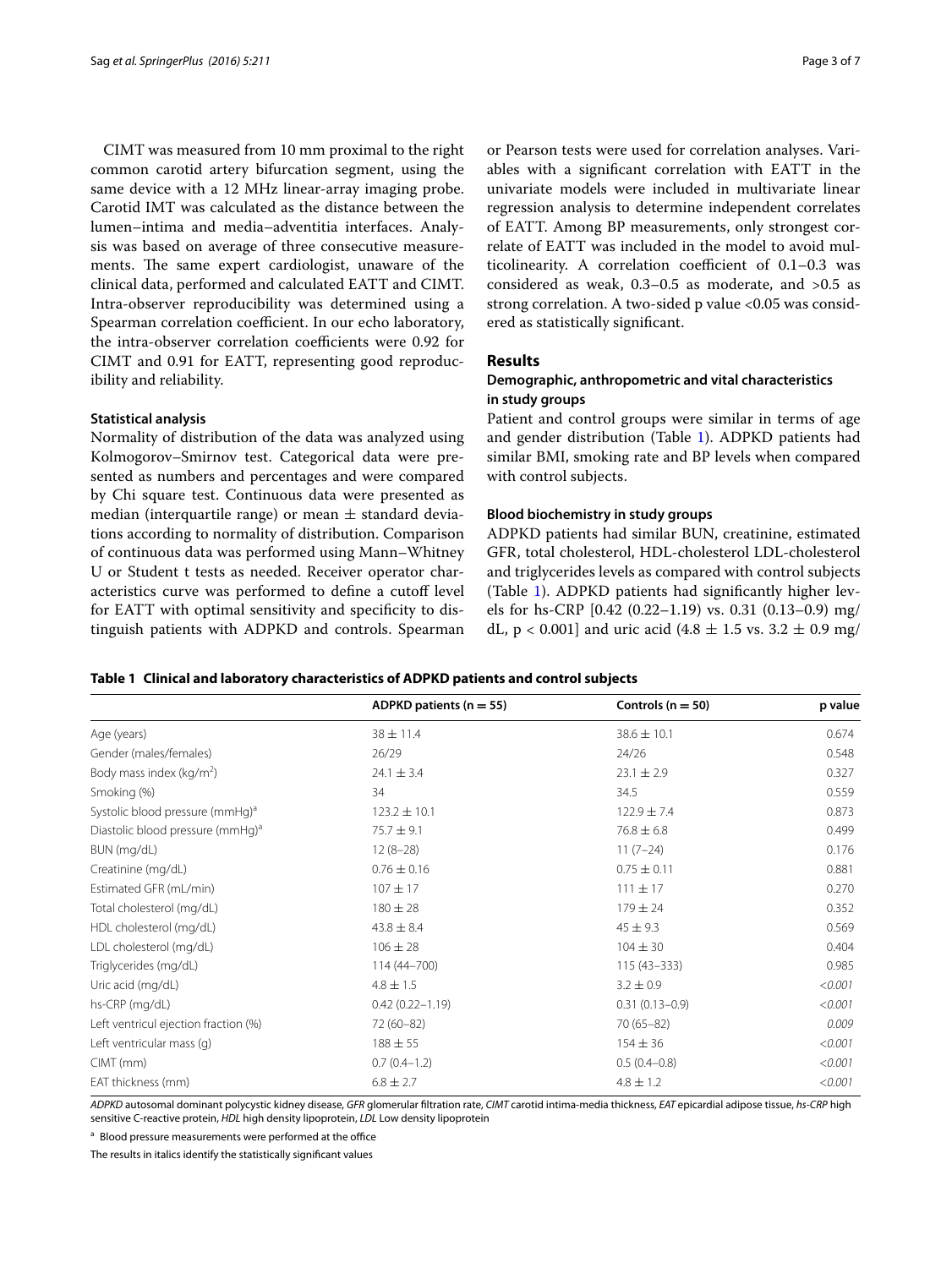dL,  $p < 0.001$ ) levels as compared with control subjects (Table [1](#page-2-0)).

## **Echocardiographic and ultrasonographic findings in study groups**

ADPKD patients had significantly higher levels for LVEF [72 (60–82) vs. 70 (65–82) %,  $p = 0.009$ ], LVM  $(188 \pm 55 \text{ vs. } 154 \pm 36 \text{ g}, \text{p} < 0.001)$ , CIMT  $[0.7 (0.4-1.2)]$ vs. 0.5 (0.4–0.8) mm,  $p < 0.001$ ], and EATT (6.8  $\pm$  2.7 vs.  $4.8 \pm 1.2$  mm, p < 0.001) as compared with control subjects (Table [1\)](#page-2-0).

## **Correlation between EATT and CIMT**

There was a significant positive correlation between EATT and CIMT ( $r = 0.58$ ,  $p < 0.001$ ) (Fig. [1\)](#page-3-0).

## **Multivariate linear regression analysis for factors predicting EATT and CIMT**

Variables correlated in the univariate models with EATT were listed in Table [2.](#page-4-0) Multivariate linear regression analysis revealed independent correlates of EATT as having ADPKD (OR 10.2, 95 % CI 2.53–17.86,  $p = 0.01$ )

and hs-CRP (OR 54.7, 95 % CI 37.44–72.01, p < 0.001). A higher age tended to be independently associated with a higher EATT ( $p = 0.06$ ). Independent correlates of CIMT were increased EATT (OR 0.02, 95 % CI 0.01– 0.04,  $p = 0.006$ ), having ADPKD (OR 0.86, 95 % CI 0.2– 1.6, p = 0.02), older age (OR 0.04, 95 % CI 0.004–0.07,  $p = 0.03$ ) and lower HDL-cholesterol (OR  $-0.03$ , 95 % CI  $[-0.06]$  to  $[-0.004]$ ,  $p = 0.03$ ).

Receiver operating characteristics curve analysis was performed to describe optimal cut-off level for EATT with optimal sensitivity and specificity to distinguish patients with ADPKD and controls. Receiver operator characteristics curve (AUC under the curve 0.74, p < 0.001) analysis showed that an EATT of 51.5 mm or higher was 69 % sensitive and 70 % specific to distinguish between patients with ADPKD and controls (Fig. [2](#page-4-1)).

## **Discussion**

Our findings in a cohort of normotensive ADPKD patients with well-preserved renal function revealed higher levels for LVEF, LVM and serum uric acid levels in patient than in controls. Additionally, hs-CRP, CIMT

<span id="page-3-0"></span>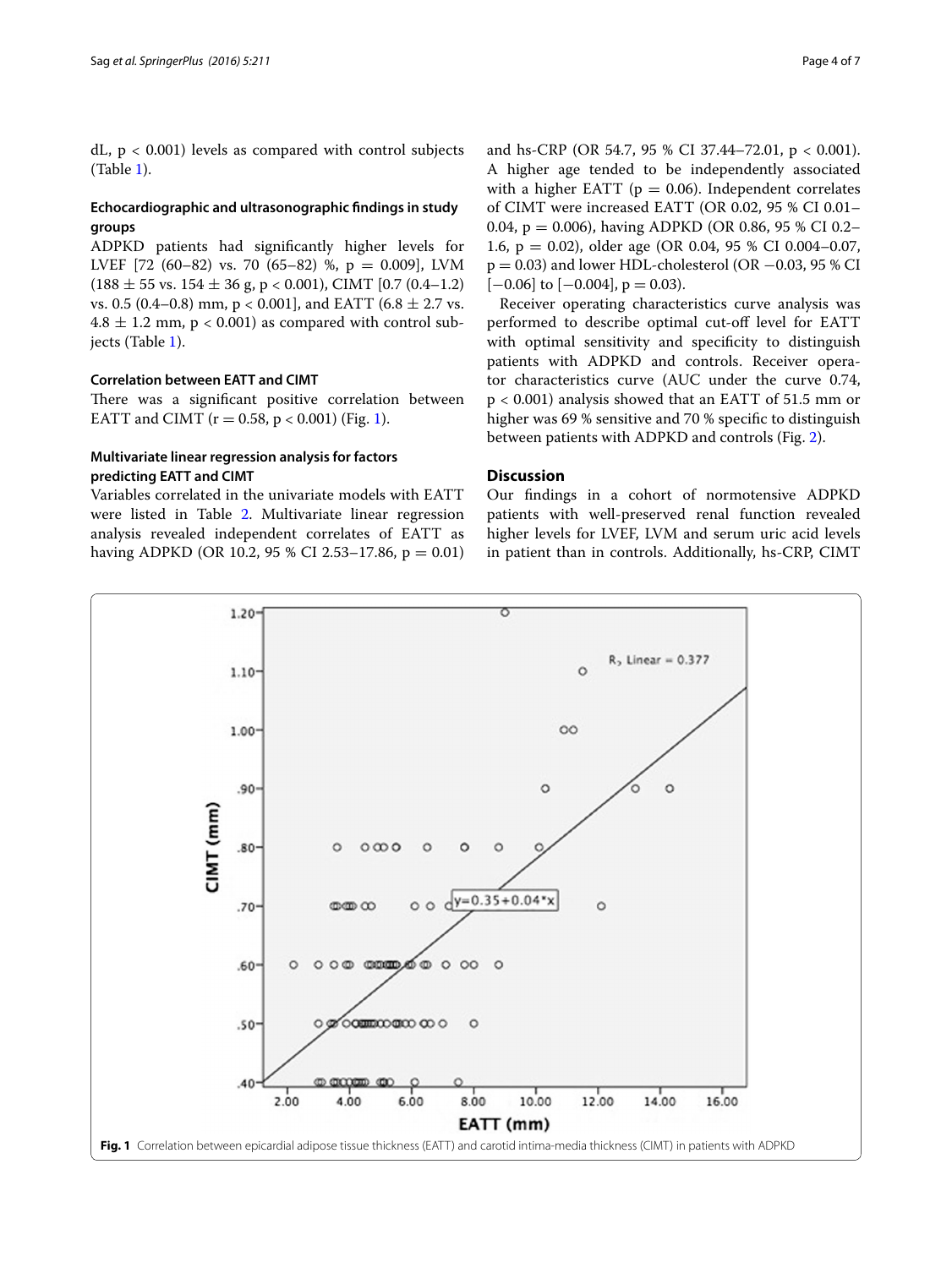<span id="page-4-0"></span>**Table 2 Multivariate linear regression analysis for factors predicting EATT**

|              | Univariate correla-<br>tion |         | Multivariate linear regression    |         |
|--------------|-----------------------------|---------|-----------------------------------|---------|
|              | r                           | р       | <b>OR</b>                         | р       |
| Age          | 0.41                        | < 0.001 | $0.35$ ( $-0.021$ to $[0.71]$ )   | 0.06    |
| <b>ADPKD</b> | 0.417                       | < 0.001 | 10.2 ([2.53] to [17.86])          | 0.01    |
| GFR          | $-0.316$                    | 0.001   | $-0.17$ ( $[-0.39]$ to $[0.04]$ ) | 0.11    |
| <b>BMI</b>   | 0.29                        | 0.002   | $0.87$ ( $-0.21$ to $[1.94]$ )    | 0.11    |
| Systolic BP  | 0.21                        | 0.034   | $0.15$ ( $-0.211$ to $[0.51]$ )   | 0.4     |
| $hs-CRP$     | 0.512                       | < 0.001 | 54.7 ([37.44] to [72.01])         | < 0.001 |
| Uric acid    | 0.477                       | < 0.001 | $0.05$ ( $-2.85$ ) to $[2.96]$ )  | 0.9     |
| $IDI-C$      | 0.216                       | 0.027   | $-0.01$ ( $-0.13$ ] to $[0.11]$ ) | 0.8     |

Dependent variable: epicardial adipose tissue thickness (EATT)

*ADPKD* autosomal dominant polycystic kidney disease, *BMI* body mass index, *BP* blood pressure, *GFR* glomerular filtration rate, *hs*-*CRP* high sensitive C-reactive protein, *LDL* low density lipoprotein

The results in italics identify the statistically significant values



<span id="page-4-1"></span>and EATT levels were higher in ADPKD patients as compared with controls. Besides a significant positive correlation between CIMT and EATT levels, presence of ADPKD was determined to be an independent predictor both increased EATT and CIMT levels, while increased EATT also predicted the increased CIMT levels.

As mentioned earlier, our ADPKD patients have higher levels of LVM, even though they have similar arterial BP levels compared to the control group. This finding is supported by several other studies, and development of LVH in normotensive ADPKD patients may have caused by several reasons including; renin-angiotensin-aldosterone system activation, adrenergic stimulation, endothelial dysfunction and diastolic dysfunction (Ecder and Schrier [2009](#page-5-0); Martinez-Vea et al. [2000;](#page-6-6) Kocyigit et al. [2014](#page-6-7); Pietrzak-Nowacka et al. [2012;](#page-6-14) Chapman et al. [1997\)](#page-5-7). In addition, preserved LVEF points to the presence of diastolic dysfunction. However, we did not evaluate left ventricular diastolic function in the study.

Likewise, numerous clinical reports confirmed the association between the echocardiographic EATT and cardiovascular risk factors, both traditional and novel, as well as with atherosclerotic disease (Kocyigit et al. [2014](#page-6-7); Polak et al. [2011](#page-6-8); Iacobellis and Willens [2009](#page-5-3); Iacobellis et al. [2003;](#page-5-6) Lang et al. [2005;](#page-6-13) Kankaanpaa et al. [2006](#page-5-8)). Hence, echocardiographic measurement of EATT has been considered amongst the markers of early atherosclerosis (Iacobellis et al. [2008\)](#page-5-9), while shown to be associated with increased CIMT in patients with metabolic syndrome (MetS) (Sengul et al. [2011](#page-6-15)), correlated with CIMT and arterial stiffness better than waist circumference in hypertensive subjects (Natale et al. [2009](#page-6-9)), and the best independent predictor of CIMT in human immunodeficiency virus infection associated with MetS (Iacobellis et al. [2007](#page-5-10)).

Our findings are consistent with data from past studies indicating presence of increased CIMT among both hypertensive and normotensive patients with ADPKD compared with healthy individuals (Widlansky et al. [2003](#page-6-1); Sag et al. [2015](#page-6-2); Turkmen et al. [2008\)](#page-6-3). Although, EATT was shown to be positively correlated with CIMT in several diseases (Altun et al. [2014;](#page-5-4) Natale et al. [2009](#page-6-9); Kim et al. [2013](#page-6-10)), our findings indicate potential of EATT to predict early atherosclerosis as well CIMT in ADPKD patients with well-preserved renal function for the first time in the literature.

Accordingly, being considered amongst markers of ED and thus of early atherosclerosis, increased levels for CIMT and EATT in our ADPKD patients with wellpreserved renal function emphasize that during ADPKD, subclinical organ damage starts earlier than renal impairment (Ecder and Schrier [2009](#page-5-0); Turkmen et al. [2008](#page-6-3); Peterson et al. [2013](#page-6-5)).

In this regard, our findings emphasize the potential value of echocardiographic EATT measurements in evaluating subclinical target organ damage, and thus the likelihood of implementing strategies to control unfavorable cardiovascular risk factors and the development of future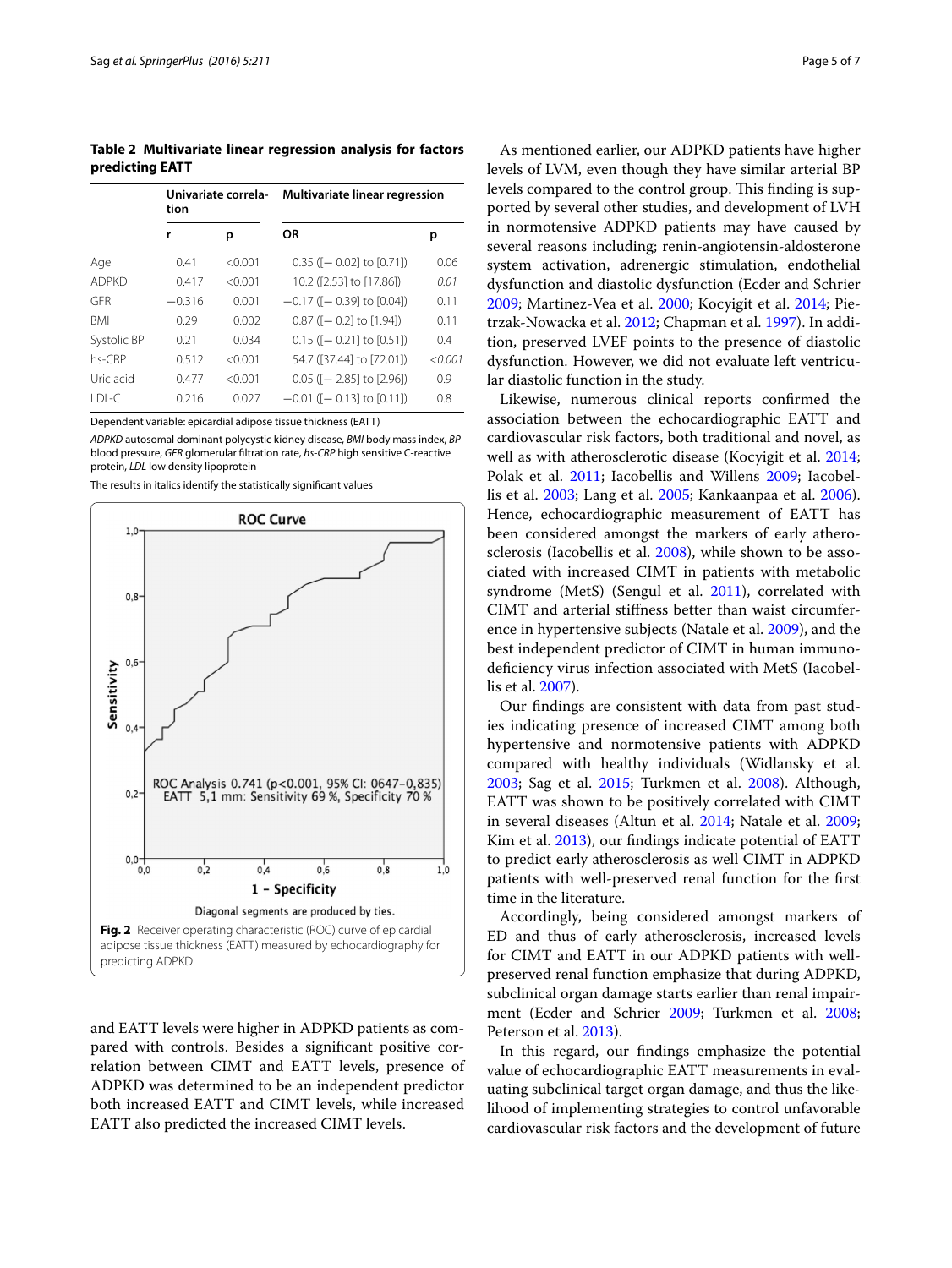CVD in patients with increased EATT (Ecder and Schrier [2009](#page-5-0); Pei et al. [2009\)](#page-6-11).

Besides, on the basis of the documented correlation of eGFR to CRP in patients with CKD (Tong et al. [2007](#page-6-16); Dubin et al. [2011\)](#page-5-11), increased hs-CRP levels in our ADPKD patients with preserved renal function seems to indicate the likelihood of both CRP mediated inflammatory changes to occur at much earlier stages of renal disease. Also, positive correlation between EATT and hs-CRP emphasize the independent association of epicardial fat with inflammatory markers (Altun et al. [2014;](#page-5-4) Malavazos et al. [2008\)](#page-6-17).

On the basis of several advantages such as simplicity, low cost, reliability, easy accessibility, rapid applicability, and good reproducibility echocardiographic EATT measurement has been suggested to offer a routine way of evaluating atherosclerotic and cardiovascular risk in a clinical setting with likely correlation with cardiometabolic risk factors and potential relevance in CAD and atherosclerotic vascular disease (Iacobellis and Willens [2009](#page-5-3)). Even though, CIMT is a well-known marker of atherosclerosis, EATT measurement is easier than CIMT measurement in the real world. Since, an extra probe is required for CIMT measurement, EATT might become preferable. In this regard our findings indicate EATT may serve as a simple tool and an independent predictor of subclinical atherosclerosis in ADPKD patients with preserved renal function.

Certain limitations to this study should be considered. First, small sample size might be disadvantage in achieving the statistical significance about the independent correlates of EATT and CIMT as well as to apply results of the present regression models to the entire population. Secondly, with the exception of hs-CRP, our study was lacking other oxidative stress markers. Thirdly, in our study, we only include patients with normotensive ADPKD with normal renal function, and excluded any other form of ADPKD. Another limitation is lack of longterm follow-up of patients in terms of cardiovascular events. Finally, the cross-sectional design made it impossible to establish any cause and effect relationships.

In conclusion, our findings indicate presence of early atherosclerotic changes in ADPKD patients with wellpreserved renal function based on identification of increased EATT and CIMT. Our findings suggest that EATT, being simply measured by echocardiography and correlated with CIMT, can be used as a first-line measurement to detect early atherosclerosis in normotensive ADPKD patients. Further studies in large randomized populations are needed to improve our understanding pathophysiological mechanisms involved in early onset of ED in ADPKD patients with more robust and convincing evidence regarding the diagnostic and predictive

properties of echocardiographic EATT to be considered as a routine method of evaluating cardiovascular risk in a clinical setting.

#### **Authors' contributions**

SS and AY participated in the study design, carried out the experimental work. SS, SG, and BO analyzed the collected data. AY and BO performed the statistical analysis. FG and AE carried out the clinical contact and guidance. SS, AO, and EC carried out the experimental work and drafted the manuscript. AE and MG participated in the study design and critically revised the manuscript. All authors read and approved the final manuscript.

#### **Author details**

<sup>1</sup> Department of Cardiology, Uludag University Faculty of Medicine, Bursa, Turkey. <sup>2</sup> Department of Nephrology, Uludag University Faculty of Medicine, Bursa, Turkey.

#### **Competing interests**

The authors declare that they have no competing interests.

Received: 16 October 2015 Accepted: 16 February 2016 Published online: 29 February 2016

#### **References**

- <span id="page-5-4"></span>Altun B, Tasolar H, Eren N, Binnetoglu E, Altun M, Temiz A, Gazi E, Barutcu A, Altunoren O, Colkesen Y, Uysal F (2014) Epicardial adipose tissue thickness in hemodialysis patients. Echocardiography (Mount Kisco, NY) 31(8):941–946. doi:[10.1111/echo.12498](http://dx.doi.org/10.1111/echo.12498)
- <span id="page-5-5"></span>Chaowalit N, Somers VK, Pellikka PA, Rihal CS, Lopez-Jimenez F (2006) Subepicardial adipose tissue and the presence and severity of coronary artery disease. Atherosclerosis 186(2):354–359. doi:[10.1016/j.](http://dx.doi.org/10.1016/j.atherosclerosis.2005.08.004) [atherosclerosis.2005.08.004](http://dx.doi.org/10.1016/j.atherosclerosis.2005.08.004)
- <span id="page-5-7"></span>Chapman AB, Johnson AM, Rainguet S, Hossack K, Gabow P, Schrier RW (1997) Left ventricular hypertrophy in autosomal dominant polycystic kidney disease. J Am Soc Nephrol (JASN) 8(8):1292–1297
- <span id="page-5-11"></span>Dubin R, Shlipak M, Li Y, Ix J, de Boer IH, Jenny N, Peralta CA (2011) Racial differences in the association of pentraxin-3 with kidney dysfunction: the Multi-Ethnic Study of Atherosclerosis. Nephrol Dial Transpl 26(6):1903– 1908. doi[:10.1093/ndt/gfq648](http://dx.doi.org/10.1093/ndt/gfq648)
- <span id="page-5-1"></span>Ecder T, Schrier RW (2004) Hypertension and left ventricular hypertrophy in autosomal dominant polycystic kidney disease. Expert Rev Cardiovasc Ther 2(3):369–374. doi:[10.1586/14779072.2.3.369](http://dx.doi.org/10.1586/14779072.2.3.369)
- <span id="page-5-0"></span>Ecder T, Schrier RW (2009) Cardiovascular abnormalities in autosomaldominant polycystic kidney disease. Nat Rev Nephrol 5(4):221–228. doi:[10.1038/nrneph.2009.13](http://dx.doi.org/10.1038/nrneph.2009.13)
- <span id="page-5-2"></span>Grantham JJ (2008) Clinical practice. Autosomal dominant polycystic kidney disease. N Engl J Med 359(14):1477–1485. doi:[10.1056/NEJMcp0804458](http://dx.doi.org/10.1056/NEJMcp0804458)
- <span id="page-5-3"></span>Iacobellis G, Willens HJ (2009) Echocardiographic epicardial fat: a review of research and clinical applications. J Am Soc Echocardiogr 22(12):1311– 1319. doi[:10.1016/j.echo.2009.10.013](http://dx.doi.org/10.1016/j.echo.2009.10.013) **(quiz 1417–1318)**
- <span id="page-5-6"></span>Iacobellis G, Assael F, Ribaudo MC, Zappaterreno A, Alessi G, Di Mario U, Leonetti F (2003) Epicardial fat from echocardiography: a new method for visceral adipose tissue prediction. Obes Res 11(2):304–310. doi[:10.1038/](http://dx.doi.org/10.1038/oby.2003.45) [oby.2003.45](http://dx.doi.org/10.1038/oby.2003.45)
- <span id="page-5-10"></span>Iacobellis G, Sharma AM, Pellicelli AM, Grisorio B, Barbarini G, Barbaro G (2007) Epicardial adipose tissue is related to carotid intima-media thickness and visceral adiposity in HIV-infected patients with highly active antiretroviral therapy-associated metabolic syndrome. Curr HIV Res 5(2):275–279
- <span id="page-5-9"></span>Iacobellis G, Gao YJ, Sharma AM (2008) Do cardiac and perivascular adipose tissue play a role in atherosclerosis? Curr DiabRep 8(1):20–24
- <span id="page-5-8"></span>Kankaanpaa M, Lehto HR, Parkka JP, Komu M, Viljanen A, Ferrannini E, Knuuti J, Nuutila P, Parkkola R, Iozzo P (2006) Myocardial triglyceride content and epicardial fat mass in human obesity: relationship to left ventricular function and serum free fatty acid levels. J Clin Endocrinol Metab 91(11):4689–4695. doi:[10.1210/jc.2006-0584](http://dx.doi.org/10.1210/jc.2006-0584)